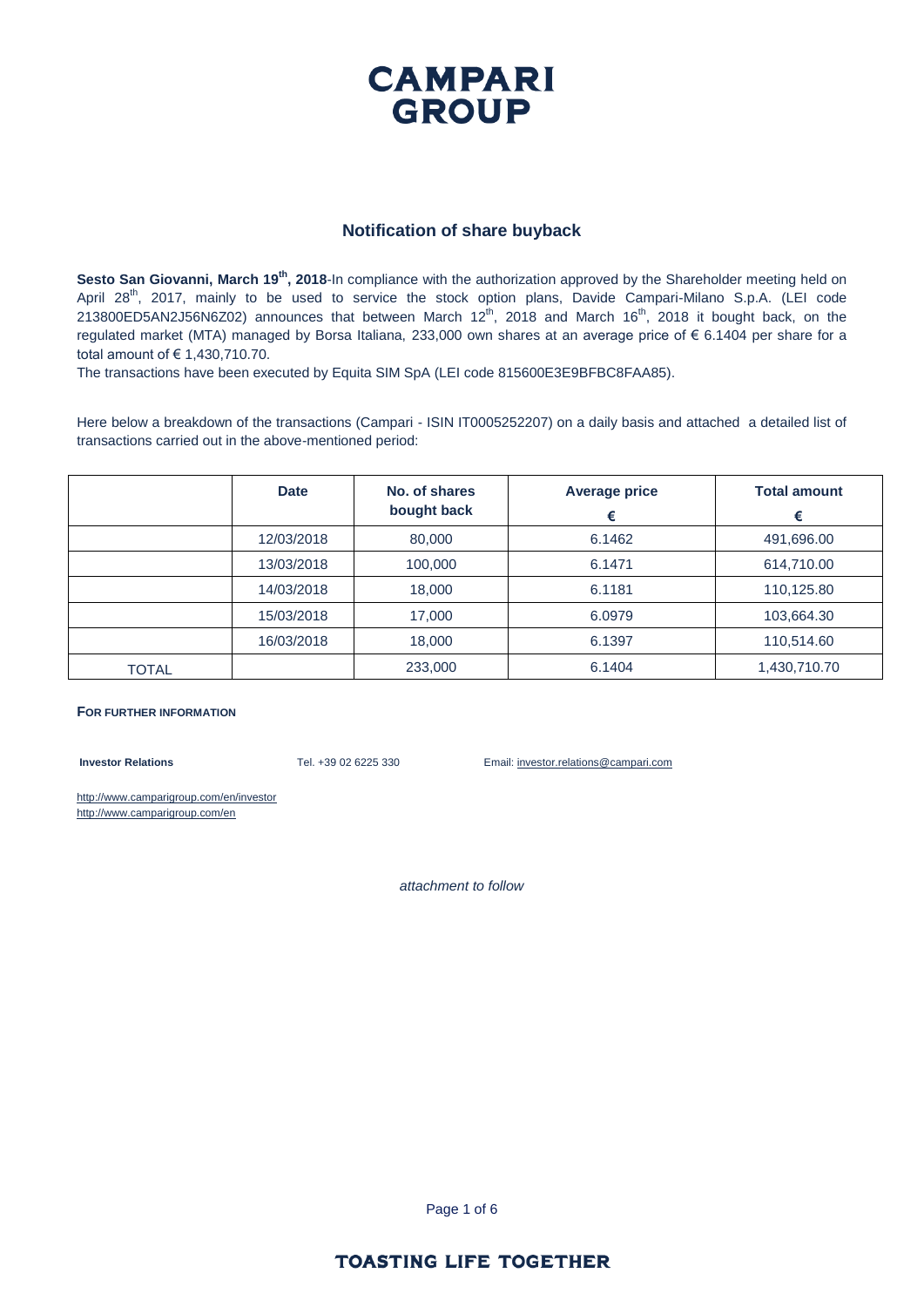| <b>DATE</b> | <b>HOUR</b> | AVV | <b>PRICE</b> | NO. OF<br><b>SHARES</b> |
|-------------|-------------|-----|--------------|-------------------------|
| 12-mar-18   | 9:28:54 AM  | A   | 6.16         | 811                     |
| 12-mar-18   | 9:28:54 AM  | Α   | 6.16         | 1500                    |
| 12-mar-18   | 9:28:54 AM  | A   | 6.16         | 260                     |
| 12-mar-18   | 9:28:54 AM  | Α   | 6.16         | 150                     |
| 12-mar-18   | 9:28:54 AM  | А   | 6.16         | 779                     |
| 12-mar-18   | 9:28:54 AM  | А   | 6.16         | 1000                    |
| 12-mar-18   | 9:30:14 AM  | A   | 6.15         | 813                     |
| 12-mar-18   | 9:30:14 AM  | A   | 6.15         | 4187                    |
| 12-mar-18   | 9:32:43 AM  | A   | 6.14         | 814                     |
| 12-mar-18   | 9:33:33 AM  | А   | 6.14         | 814                     |
| 12-mar-18   | 9:34:23 AM  | A   | 6.14         | 814                     |
| 12-mar-18   | 9:35:13 AM  | Α   | 6.14         | 814                     |
| 12-mar-18   | 9:36:03 AM  | Α   | 6.14         | 814                     |
| 12-mar-18   | 9:36:53 AM  | A   | 6.14         | 430                     |
| 12-mar-18   | 9:38:47 AM  | А   | 6.155        | 259                     |
| 12-mar-18   | 9:38:47 AM  | A   | 6.155        | 502                     |
| 12-mar-18   | 9:42:29 AM  | A   | 6.155        | 580                     |
| 12-mar-18   | 9:42:50 AM  | A   | 6.155        | 659                     |
| 12-mar-18   | 9:45:44 AM  | А   | 6.155        | 3183                    |
| 12-mar-18   | 9:45:44 AM  | A   | 6.155        | 817                     |
| 12-mar-18   | 10:25:47 AM | A   | 6.155        | 3000                    |
| 12-mar-18   | 10:53:25 AM | Α   | 6.155        | 3200                    |
| 12-mar-18   | 10:53:25 AM | A   | 6.155        | 1500                    |
| 12-mar-18   | 10:53:25 AM | Α   | 6.155        | 260                     |
| 12-mar-18   | 10:53:25 AM | A   | 6.155        | 40                      |
| 12-mar-18   | 11:08:16 AM | A   | 6.14         | 1980                    |
| 12-mar-18   | 11:08:16 AM | A   | 6.14         | 354                     |
| 12-mar-18   | 11:08:16 AM | Α   | 6.14         | 666                     |
| 12-mar-18   | 11:48:53 AM | A   | 6.165        | 500                     |
| 12-mar-18   | 11:53:39 AM | Α   | 6.165        | 3500                    |
| 12-mar-18   | 12:17:59 PM | Α   | 6.18         | 1950                    |
| 12-mar-18   | 12:17:59 PM | Α   | 6.18         | 509                     |

Page 2 of 6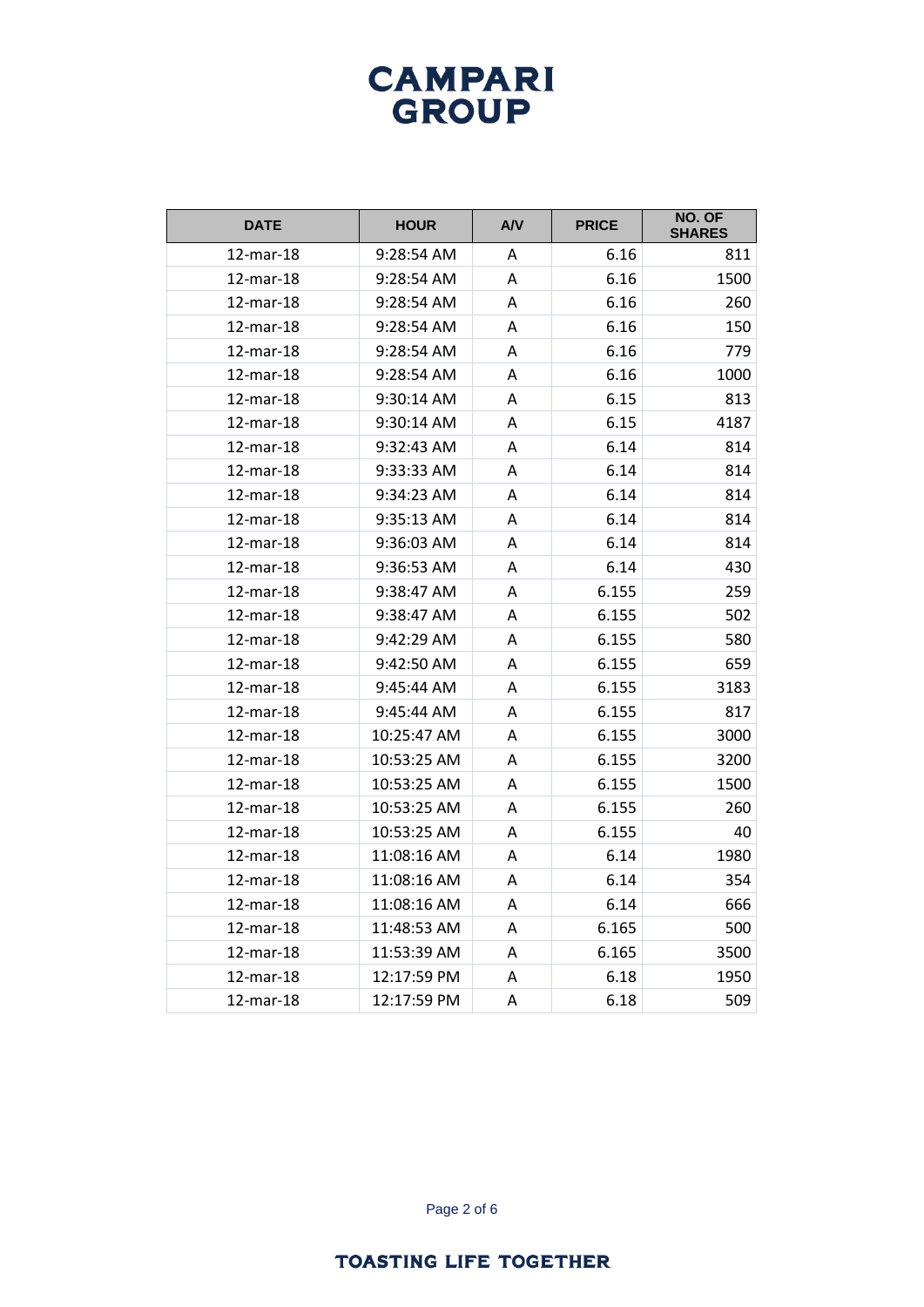| 12-mar-18 | 12:17:59 PM | A | 6.18  | 2541 |
|-----------|-------------|---|-------|------|
| 12-mar-18 | 12:43:14 PM | A | 6.155 | 5000 |
| 12-mar-18 | 1:42:23 PM  | A | 6.14  | 260  |
| 12-mar-18 | 1:42:23 PM  | A | 6.14  | 310  |
| 12-mar-18 | 1:42:23 PM  | A | 6.14  | 1112 |
| 12-mar-18 | 1:42:23 PM  | A | 6.14  | 1500 |
| 12-mar-18 | 1:42:23 PM  | A | 6.14  | 1290 |
| 12-mar-18 | 1:42:23 PM  | A | 6.14  | 528  |
| 12-mar-18 | 2:24:12 PM  | A | 6.125 | 5000 |
| 12-mar-18 | 3:01:11 PM  | A | 6.125 | 899  |
| 12-mar-18 | 3:01:11 PM  | A | 6.125 | 1333 |
| 12-mar-18 | 3:01:11 PM  | A | 6.125 | 725  |
| 12-mar-18 | 3:01:11 PM  | Α | 6.125 | 2043 |
| 12-mar-18 | 3:53:07 PM  | A | 6.135 | 5000 |
| 12-mar-18 | 4:01:56 PM  | A | 6.125 | 400  |
| 12-mar-18 | 4:01:56 PM  | A | 6.125 | 661  |
| 12-mar-18 | 4:01:56 PM  | Α | 6.125 | 1500 |
| 12-mar-18 | 4:06:32 PM  | A | 6.125 | 139  |
| 12-mar-18 | 4:06:32 PM  | A | 6.125 | 2300 |
| 12-mar-18 | 4:38:07 PM  | Α | 6.135 | 810  |
| 12-mar-18 | 4:38:07 PM  | Α | 6.135 | 725  |
| 12-mar-18 | 4:38:07 PM  | A | 6.135 | 326  |
| 12-mar-18 | 4:38:07 PM  | A | 6.135 | 1139 |
| 12-mar-18 | 5:12:30 PM  | A | 6.14  | 3400 |
| 12-mar-18 | 5:17:05 PM  | Α | 6.15  | 3600 |
| 13-mar-18 | 9:12:12 AM  | A | 6.15  | 5000 |
| 13-mar-18 | 9:57:33 AM  | A | 6.19  | 1078 |
| 13-mar-18 | 9:57:33 AM  | A | 6.19  | 1643 |
| 13-mar-18 | 9:57:33 AM  | A | 6.19  | 523  |
| 13-mar-18 | 9:57:33 AM  | A | 6.19  | 1756 |
| 13-mar-18 | 10:40:30 AM | A | 6.2   | 146  |
| 13-mar-18 | 10:40:30 AM | A | 6.2   | 3854 |
| 13-mar-18 | 10:48:09 AM | A | 6.19  | 4000 |

Page 3 of 6

#### **TOASTING LIFE TOGETHER**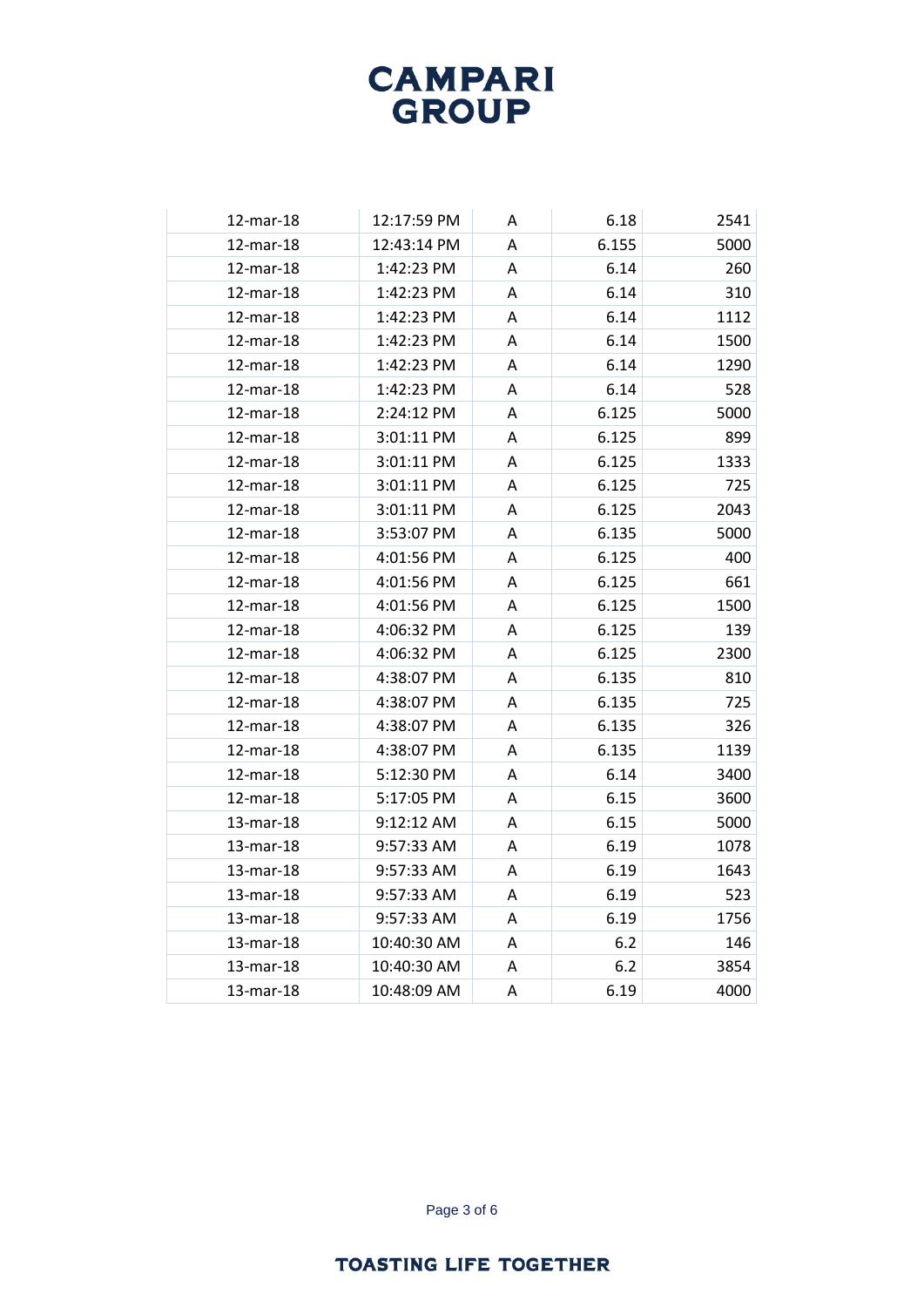| 13-mar-18 | 11:04:00 AM | A | 6.17  | 5000 |
|-----------|-------------|---|-------|------|
| 13-mar-18 | 11:07:59 AM | A | 6.185 | 1726 |
| 13-mar-18 | 11:07:59 AM | A | 6.185 | 1500 |
| 13-mar-18 | 11:07:59 AM | A | 6.185 | 700  |
| 13-mar-18 | 11:11:28 AM | A | 6.185 | 1074 |
| 13-mar-18 | 11:59:09 AM | A | 6.18  | 4000 |
| 13-mar-18 | 12:35:19 PM | A | 6.16  | 254  |
| 13-mar-18 | 12:37:54 PM | A | 6.16  | 2617 |
| 13-mar-18 | 12:37:54 PM | A | 6.16  | 5129 |
| 13-mar-18 | 1:31:01 PM  | A | 6.155 | 1069 |
| 13-mar-18 | 1:31:01 PM  | Α | 6.15  | 1500 |
| 13-mar-18 | 1:31:01 PM  | A | 6.155 | 870  |
| 13-mar-18 | 1:31:01 PM  | Α | 6.155 | 1500 |
| 13-mar-18 | 1:31:01 PM  | A | 6.155 | 2113 |
| 13-mar-18 | 1:31:01 PM  | A | 6.155 | 416  |
| 13-mar-18 | 1:31:01 PM  | A | 6.155 | 532  |
| 13-mar-18 | 1:31:22 PM  | A | 6.15  | 1632 |
| 13-mar-18 | 1:32:07 PM  | A | 6.15  | 5368 |
| 13-mar-18 | 1:37:06 PM  | A | 6.15  | 5000 |
| 13-mar-18 | 2:56:26 PM  | Α | 6.12  | 415  |
| 13-mar-18 | 2:56:57 PM  | Α | 6.12  | 4585 |
| 13-mar-18 | 3:14:11 PM  | A | 6.13  | 334  |
| 13-mar-18 | 3:14:11 PM  | A | 6.13  | 2626 |
| 13-mar-18 | 3:14:11 PM  | A | 6.13  | 2040 |
| 13-mar-18 | 3:22:05 PM  | Α | 6.135 | 3316 |
| 13-mar-18 | 3:22:05 PM  | A | 6.135 | 1684 |
| 13-mar-18 | 3:29:46 PM  | Α | 6.125 | 3256 |
| 13-mar-18 | 3:29:46 PM  | A | 6.125 | 1744 |
| 13-mar-18 | 3:30:53 PM  | A | 6.12  | 1782 |
| 13-mar-18 | 3:30:53 PM  | A | 6.12  | 1208 |
| 13-mar-18 | 3:30:53 PM  | A | 6.12  | 2010 |
| 13-mar-18 | 3:58:55 PM  | A | 6.11  | 2699 |
| 13-mar-18 | 3:59:55 PM  | A | 6.11  | 2301 |

Page 4 of 6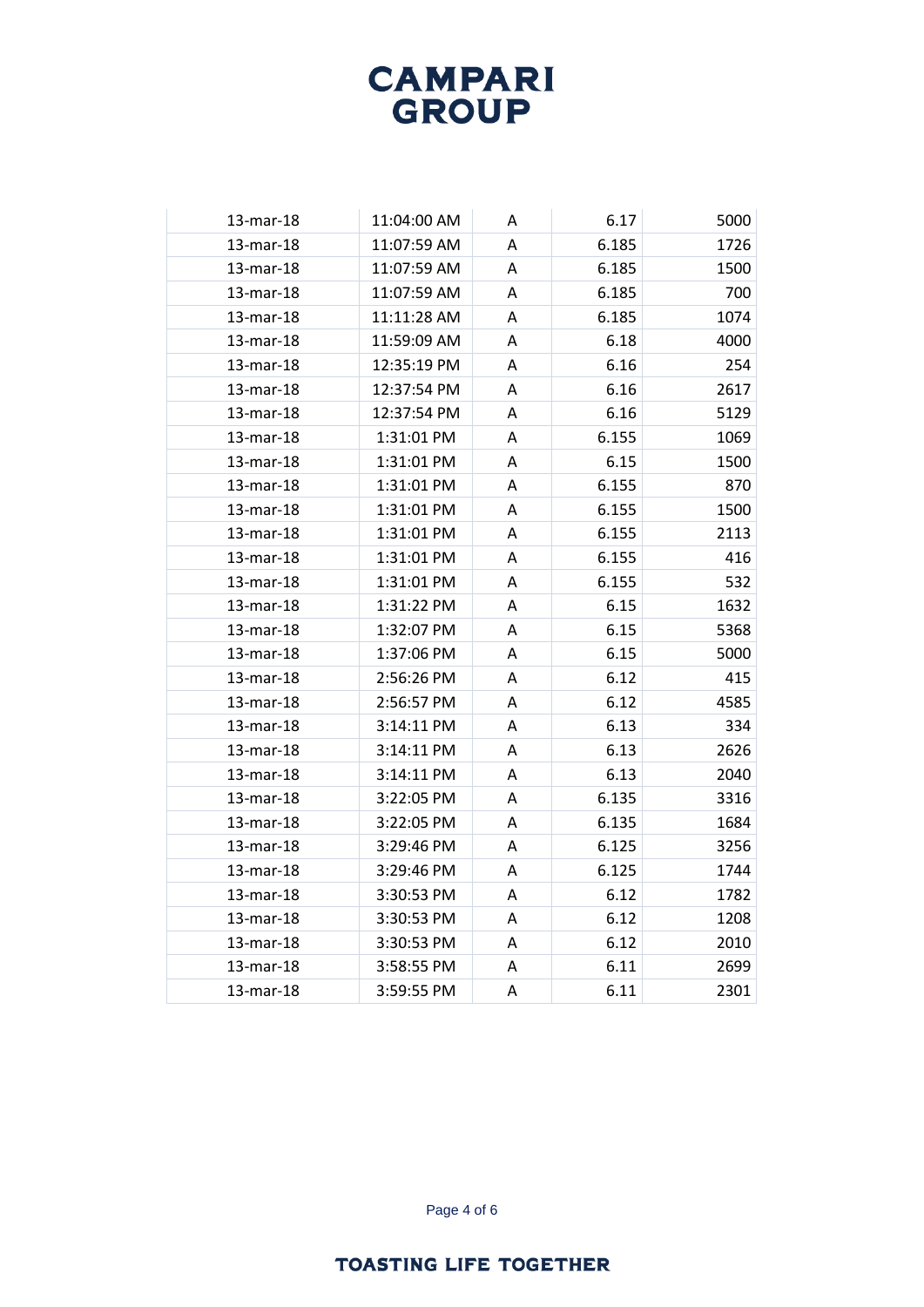| 13-mar-18 | 4:50:16 PM  | A | 6.095 | 2429 |
|-----------|-------------|---|-------|------|
| 13-mar-18 | 4:50:16 PM  | A | 6.095 | 227  |
| 13-mar-18 | 4:50:16 PM  | Α | 6.095 | 2344 |
| 13-mar-18 | 5:04:37 PM  | Α | 6.095 | 524  |
| 13-mar-18 | 5:04:39 PM  | A | 6.095 | 200  |
| 13-mar-18 | 5:04:39 PM  | A | 6.095 | 382  |
| 13-mar-18 | 5:04:41 PM  | A | 6.095 | 780  |
| 13-mar-18 | 5:04:58 PM  | A | 6.095 | 1604 |
| 13-mar-18 | 5:04:59 PM  | A | 6.095 | 440  |
| 13-mar-18 | 5:05:00 PM  | A | 6.095 | 70   |
| 13-mar-18 | 5:17:47 PM  | Α | 6.09  | 1000 |
| 14-mar-18 | 9:26:28 AM  | Α | 6.135 | 1870 |
| 14-mar-18 | 9:26:28 AM  | А | 6.135 | 130  |
| 14-mar-18 | 9:54:42 AM  | A | 6.115 | 179  |
| 14-mar-18 | 9:54:42 AM  | A | 6.115 | 1821 |
| 14-mar-18 | 11:46:27 AM | A | 6.135 | 1500 |
| 14-mar-18 | 11:46:27 AM | Α | 6.135 | 500  |
| 14-mar-18 | 12:24:24 PM | A | 6.125 | 700  |
| 14-mar-18 | 12:24:24 PM | A | 6.125 | 1300 |
| 14-mar-18 | 1:11:27 PM  | Α | 6.125 | 2000 |
| 14-mar-18 | 2:49:12 PM  | Α | 6.135 | 1421 |
| 14-mar-18 | 2:49:12 PM  | A | 6.135 | 579  |
| 14-mar-18 | 3:13:55 PM  | Α | 6.13  | 2000 |
| 14-mar-18 | 4:11:11 PM  | Α | 6.08  | 362  |
| 14-mar-18 | 4:11:52 PM  | Α | 6.08  | 753  |
| 14-mar-18 | 4:11:56 PM  | A | 6.08  | 885  |
| 14-mar-18 | 4:53:43 PM  | Α | 6.08  | 1000 |
| 14-mar-18 | 5:05:51 PM  | A | 6.085 | 554  |
| 14-mar-18 | 5:05:51 PM  | A | 6.085 | 446  |
| 15-mar-18 | 9:06:40 AM  | A | 6.11  | 1640 |
| 15-mar-18 | 9:06:40 AM  | A | 6.11  | 360  |
| 15-mar-18 | 9:39:05 AM  | Α | 6.095 | 1000 |
| 15-mar-18 | 10:31:49 AM | A | 6.065 | 1500 |

Page 5 of 6